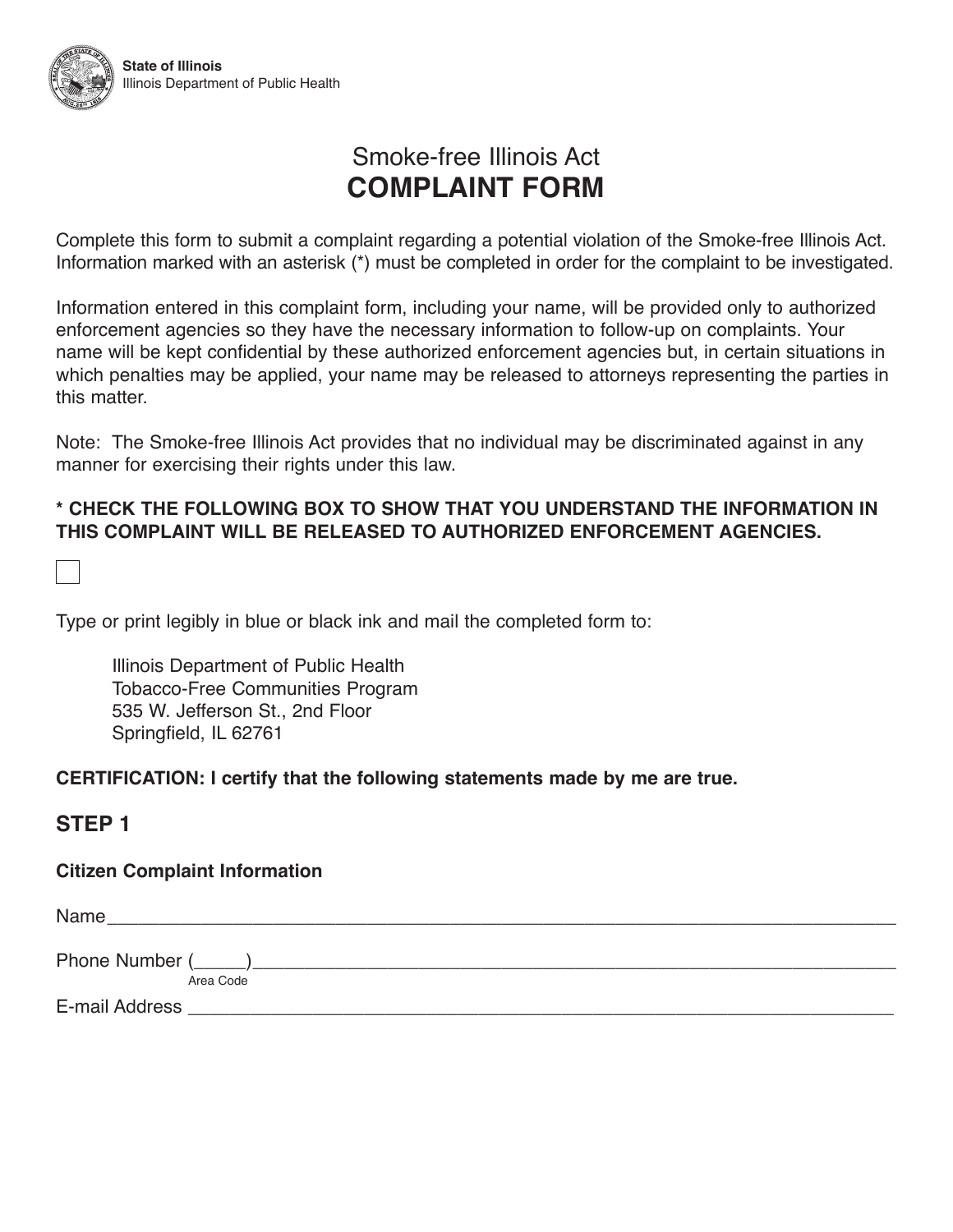### **STEP 2**

#### **Complaint Information**

Sufficient information, including the business name and address, must be provided in order for your complaint to be addressed.

Type of business\*

| Restaurant                      | <b>Bowling Alley</b>                 |
|---------------------------------|--------------------------------------|
| Bar/Nightclub                   | Hotel/Motel                          |
| <b>Office Building</b>          | <b>Public or State Owned Vehicle</b> |
| <b>Retail Store</b>             | <b>Health Care Facility</b>          |
| <b>Commercial Establishment</b> | <b>Gaming Facility</b>               |
| <b>Private Club</b>             | Other (please specify)               |
| <b>Shopping Mall</b>            |                                      |

#### Business Name\* \_\_\_\_\_\_\_\_\_\_\_\_\_\_\_\_\_\_\_\_\_\_\_\_\_\_\_\_\_\_\_\_\_\_\_\_\_\_\_\_\_\_\_\_\_\_\_\_\_\_\_\_\_\_\_\_\_\_\_\_\_\_\_\_\_\_\_

(or place of violation)

| (or cross street address if exact street address is unknown) |                                                                                                                                                                                                                                |  |  |  |
|--------------------------------------------------------------|--------------------------------------------------------------------------------------------------------------------------------------------------------------------------------------------------------------------------------|--|--|--|
| $City*$                                                      | ZIP Code and the contract of the contract of the contract of the contract of the contract of the contract of the contract of the contract of the contract of the contract of the contract of the contract of the contract of t |  |  |  |
|                                                              |                                                                                                                                                                                                                                |  |  |  |
| <b>Phone Number of Business</b><br>Area Code                 | $\begin{pmatrix} 1 & 1 \end{pmatrix}$                                                                                                                                                                                          |  |  |  |
|                                                              |                                                                                                                                                                                                                                |  |  |  |

(if known)